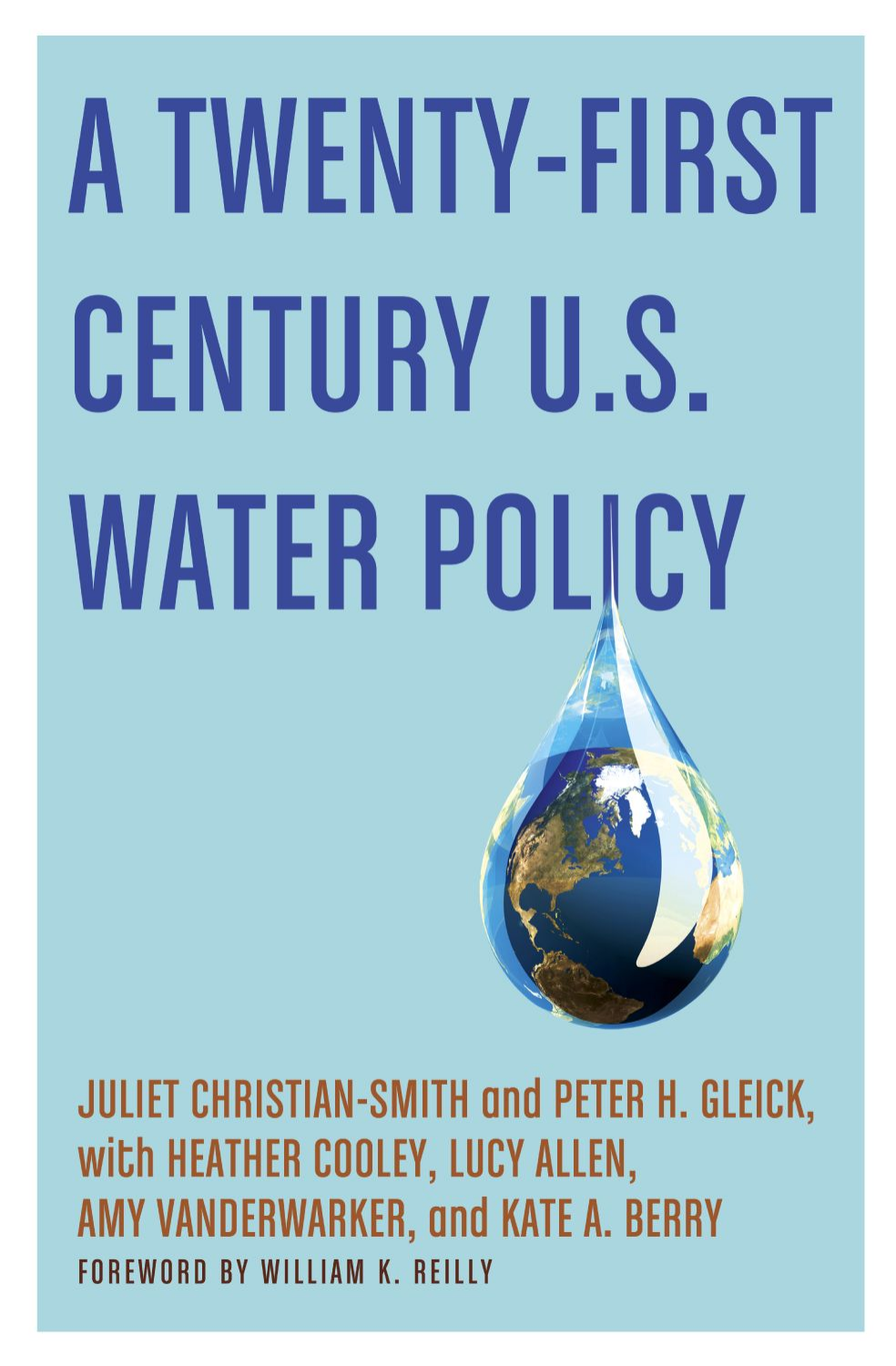## Introduction: The Soft Path for Water

 as we move through the second decade of the 21st century, the United States faces a complex and evolving set of freshwater challenges. Despite the fact that the nation is, on average, a comparatively water-rich country, we are approaching "peak water" limits in many places, for many water systems. We are reaching absolute limits on our ability to take more water from many renewable water systems like the Colorado, Sacramento-San Joaquin, and Klamath River Systems. We are overpumping non-renewable groundwater aquifers in the Great Plains and California's Central Valley. Water quality threats are poorly understood, monitored, or addressed throughout the country. Important federal water laws are out-of-date or are not effectively or equitably enforced. Aquatic ecosystems, fisheries, and wetlands are threatened with destruction. Much of our urban water infrastructure has not been adequately maintained, and confidence in our tap water system is falling. Rising energy demands and shifts toward domestic fuels are adding new demands for water, in competition with the production of food and fiber. Climate changes are already altering water availability and the risk of extreme events. And the institutions put in place in the 20th century to manage our water needs are often inadequate, inefficient, and uncoordinated.

The public cares deeply about water—it consistently polls as the most important environmental issue in people's minds, yet it remains largely neglected in the halls of Congress, the White House, and in our federal agencies. Most water management happens at the local or regional level through complex mixes of public and private actors and activities. But there are clear roles for the federal government: setting consistent national standards and regulations for water quality and environmental protection, deploying advanced monitoring systems that collect global and national data vital for disaster planning and response,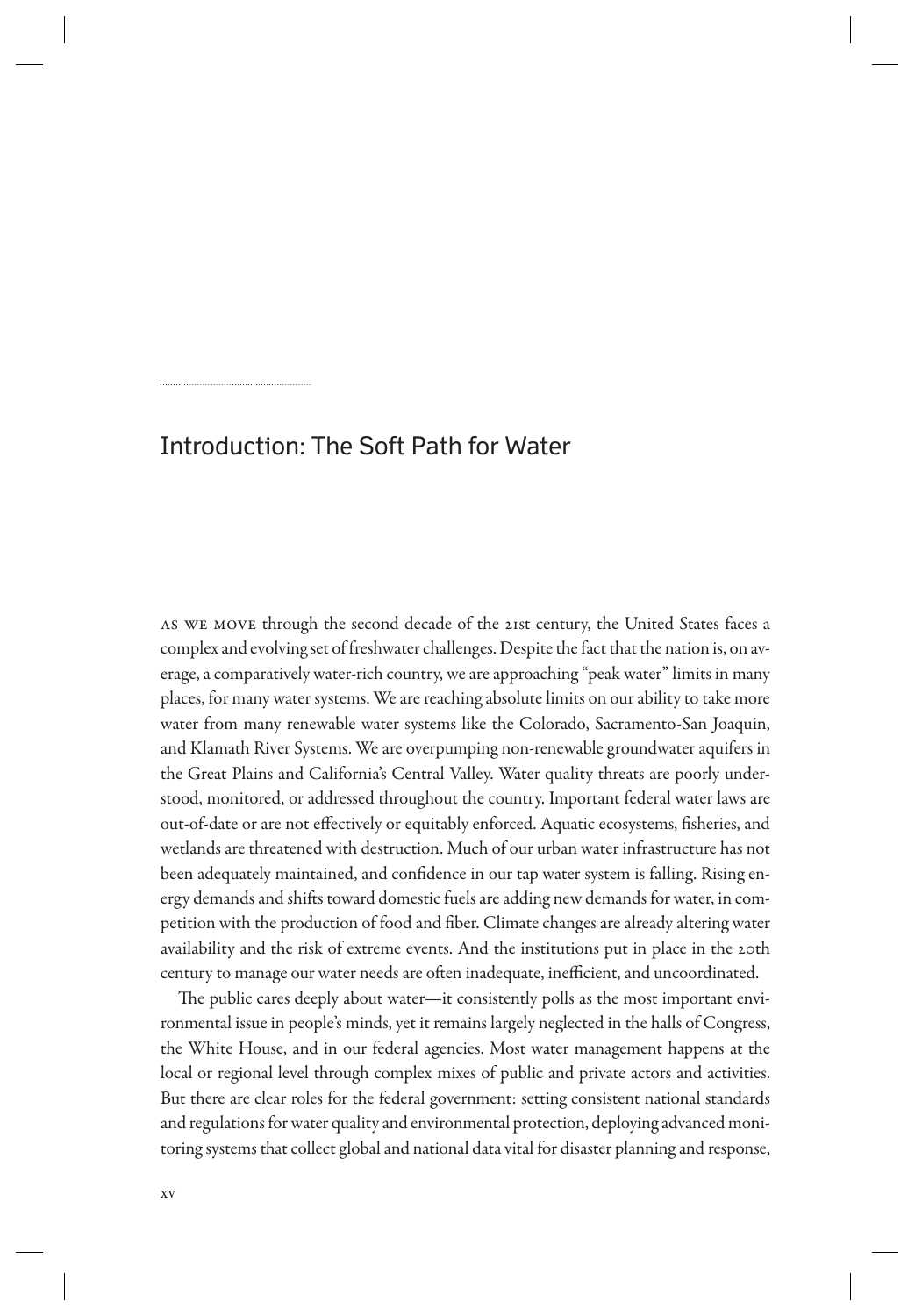#### xvi Introduction

providing funding for basic research on issues of national interest, intervening in legal disputes among the states, participating in international water policy and diplomacy, managing water on federal lands, and helping to ensure that states and municipalities are able to meet future water challenges. These objectives are not being adequately addressed by the federal agencies responsible for them. In some cases, agencies have overlapping and conflicting authorities. In other instances, the executive branch has failed to request sufficient funds to protect and manage our water resources, or the legislative branch has failed to appropriate and allocate those funds. And water policies have not been updated to account for advances in our scientific and technical understanding of both water problems and solutions.

It is time for a new 21st century United States water policy.

The need for national water policies and reappraisal of current strategies and approaches to water management is not new. Over 60 years ago, President Truman signed Executive Order 10095 to establish The President's Water Commission with the following charge:

The President's Water Resources Policy Commission shall study, and make recommendations to the President with respect to, Federal responsibility for and participation in the development, utilization, and conservation of water resources, including related land uses and other public purposes to the extent that they are directly concerned with water resources. The Commission shall give consideration in particular to  $(a)$  the extent and character of Federal Government participation in major water-resources programs, (b) an appraisal of the priority of water-resources programs from the standpoint of economic and social need, (c) criteria and standards for evaluating the feasibility of water-resources projects, and (d) desirable legislation or changes in existing legislation relating to the development, utilization, and conservation of water resources.

That Executive Order led to "A Water Policy for the American People," published in 1950. Over four decades ago, Congress acknowledged the need for a more rational, comprehensive approach to water resource planning and management, passing the National Water Commission Act  $(P, L, 90-515)$  on September 26, 1968. The act called for the creation of a National Water Commission to:

 review present and anticipated national water resource problems, making such projections of water requirements as may be necessary and identifying alternative ways of meeting these requirements—giving consideration, among other things, to conservation and more efficient use of existing supplies, increased usability by reduction of pollution, innovations to encourage the highest economic use of water, inter-basin transfers, and technological advances . . .

The commission's work culminated in a nearly 600-page report to Congress in 1973, concluding, among other things, that the federal government should improve collaboration among different agencies, collect and distribute more comprehensive water data, and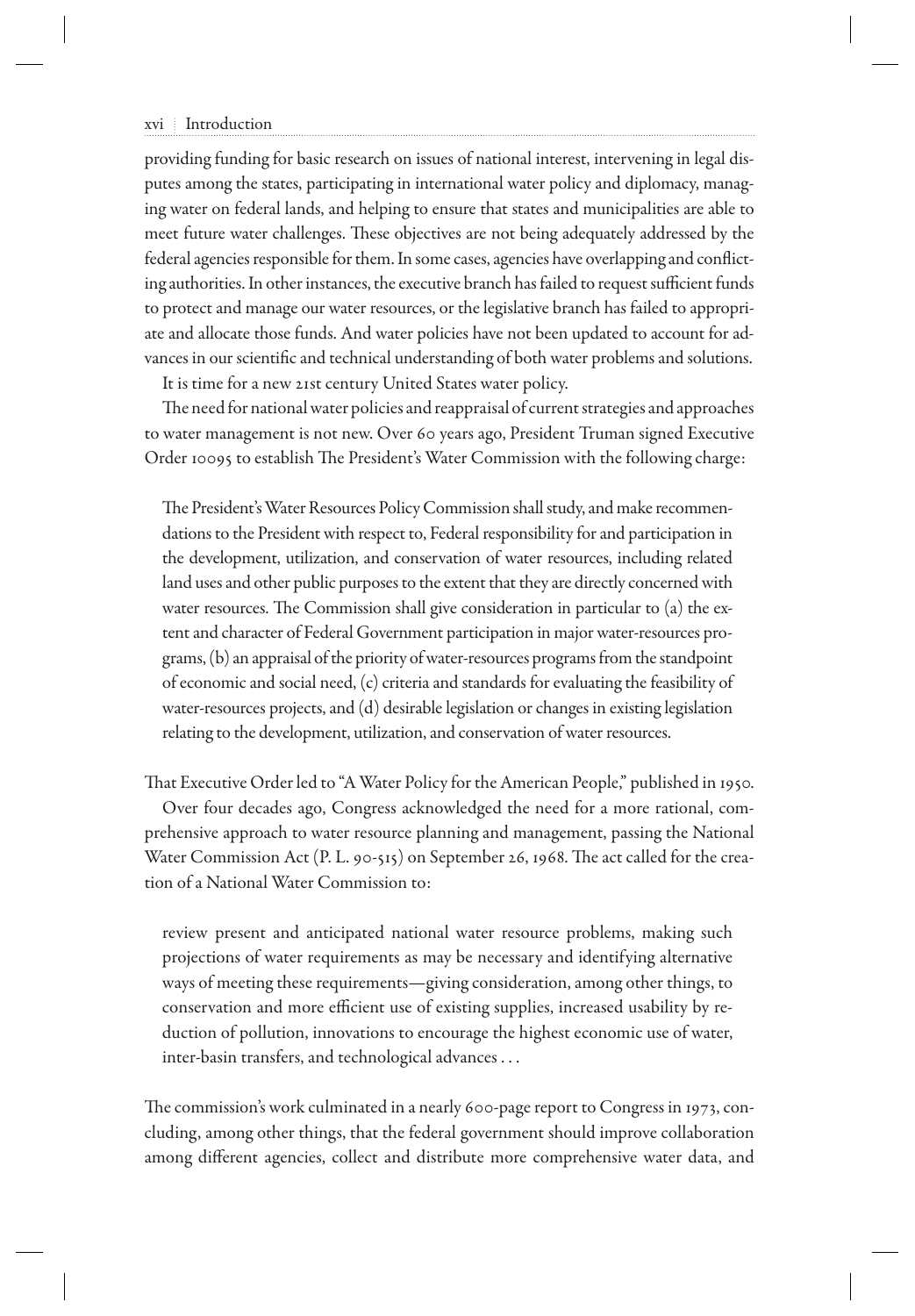replace the financial model of taxpayer-funded water projects with the principle that project beneficiaries should pay for those benefits (NWC 1973).

Things have changed again since the mid-1970s. We have seen important strides in water management, including significant improvements in wastewater treatment and reductions in point source pollution. There have been some remarkable reductions in per capita water use associated with increased water conservation and efficiency and changes in the structure of our economy. New technologies have been developed to measure, monitor, and evaluate water quality and use. Public appreciation of environmental values has grown along with efforts to slow the rate of ecosystem destruction. New collaborations between public and private entities have been developed. Some of the recommendations in those early national assessments were adopted, while others are outdated, based on assumptions about economic, social, and environmental values and priorities that are no longer true or valid. Some of the recommendations are as relevant today as they were decades ago, but they've never been successfully implemented. And new challenges not faced by earlier generations are emerging and are unaddressed and unresolved, including new contaminants in public drinking water supplies, increased competition among water users, continued population growth, infrastructure decay, and climate change.

These water challenges are not unique to the United States. Water problems are being felt worldwide and have prompted many governments to reassess their approach to water management (Christian-Smith et al., 2011). South Africa's water reform efforts in the mid-1990s included constitutional efforts to guarantee basic water requirements for all humans and the environment; Russia and the European Union have moved toward water laws that provide a common commitment to more holistic water management; Australia implemented widespread reforms to water rights policies, pricing structures, ecosystem protections, and conservation in the face of a decade-long severe drought. Chile, the Netherlands, the Philippines, and Great Britain have tested combinations of public and private management systems. There are many new experiments underway to move to more sustainable, equitable, and efficient water systems. It is time for the US to move in this direction as well—toward a soft path for water that satisfies both human and environmental needs within the constraints of a scarce and precious resource.

#### The Soft Path for Water

While diverse national initiatives have differing cultural dimensions and political imperatives, they share a commitment to many "soft path" water solutions. The "soft path for water" defines a new approach to managing water resources. The soft path begins with the recognition that with few exceptions people do not want to "use" water—they want complex combinations of goods and services. People want to drink and bathe, grow food, produce and consume goods and services, and otherwise satisfy human needs and desires. While many of these things require water, achieving these ends can be done in different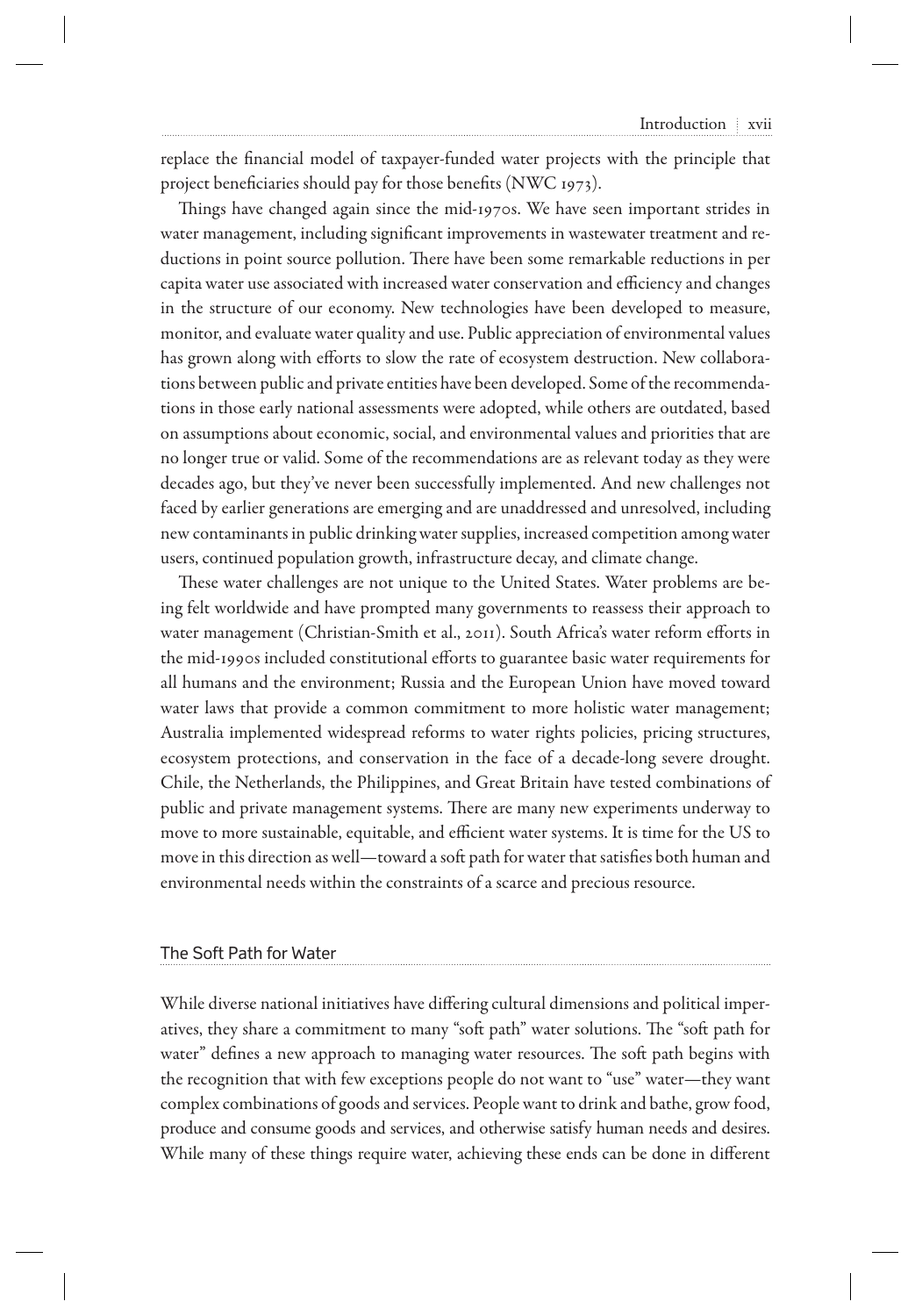#### xviii Introduction

ways, often with radically different implications for water. The soft path recognizes that there are two primary ways of meeting water-related needs, or, more poetically, two paths. The "hard" path relies almost exclusively on centralized infrastructure and decision making using technology and institutions developed in the 19th and 20th centuries: large dams and reservoirs, pipelines and treatment plants, public water departments and agencies, and private companies. The objective of the hard path is to deliver water, mostly of potable quality, and sometimes to remove wastewater.

The "soft path" has a different, broader set of goals—the delivery of water-related services matched to users' needs and resource availability. The soft path also uses centralized infrastructure, but as just one in an integrated series of tools. It also seeks to take advantage of the potential for decentralized facilities, efficient technologies, flexible public and private institutions, innovative economics, and human capital. It strives to improve the overall productivity of water use rather than seek endless sources of new supply. It works with water users at local and community scales and seeks to protect the critical ecological services such as nutrient cycling, flood protection, aquatic habitat, and waste dilution and removal that water also provides (Gleick 2002, Wolff and Gleick 2002).

 Conventional management approaches in the US are based on the hard path and include a range of obstacles to the implementation of soft -path approaches, including ignorance of the links between human systems and ecological systems, the reliance on ineffective water-pricing structures and markets, and the segregation of agencies and policies into "silos" (Brooks et al. 2009 ). Many of the recommendations that we provide in the individual chapters of this book are part of a soft -path approach: they encourage better integration across sectors and scales, equitable access to water for both humans and ecosystems, proper application and use of technology and economics, incentives for efficient use, social objectives for water quality and delivery reliability, and public participation in decision making.

The soft path can also be defined in terms of its differences from the hard path (Wolff and Gleick 2002 ).

1. The soft path redirects government agencies, private companies, and individuals to work to meet the water-related needs of people and businesses, rather than merely to supply water. For example, people want to produce or consume goods and services, and increasingly to do so in cost-effective, environmentally sound, and socially acceptable ways. They do not fundamentally care how much water is used, and may not care whether water is used at all. If water utilities work to satisfy customers' demands for water-based services, rather than simply "sell" water, then new options open up for improving efficiency and implementing decentralized and more sustainable technologies. This book explores in great detail the differences between simply supplying water and the more complex objectives of satisfying the need for goods and services in a water-efficient manner. Among our conclusions are calls to expand efforts to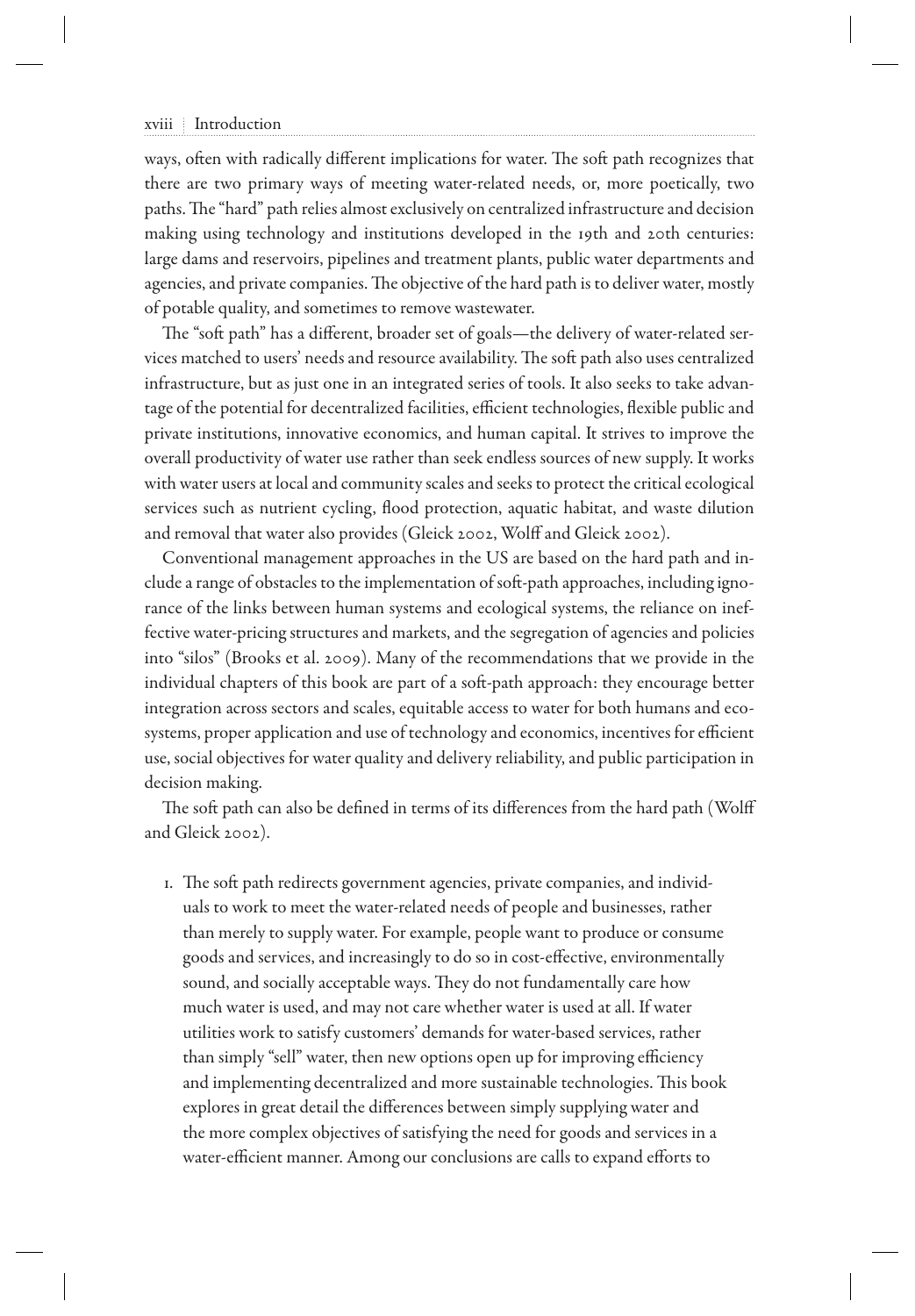improve the efficiency and productivity of water use in agricultural and urban settings.

- 2. The soft path recognizes that different water qualities can satisfy different kinds of water demands and strives to reserve higher quality water for those uses that require it. Conversely, storm runoff, graywater, and reclaimed wastewater are explicitly recognized as water supplies suited for landscape irrigation and other nonpotable uses. The soft path recognizes that single-pipe distribution networks and once-through consumptive-use appliances are no longer the only cost-effective and practical technologies. This is almost never the case in traditional water planning: all future water demand in urban areas is implicitly assumed to require potable water. This practice exaggerates the amount of water needed and inflates the overall cost of providing it. We describe water quality challenges and solutions in chapter 5 and recommend new efforts to match water quality availability and needs - a key soft-path approach.
- 3. The soft path recognizes that investments in decentralized solutions can be just as cost-effective as investments in large, centralized options. For example, there is nothing inherently more reliable or cost-effective about providing irrigation water from centralized rather than decentralized rainwater capture and storage facilities. Decentralized investments are highly reliable when they include adequate investment in human capital, that is, in the people who use the facilities. And they can be cost-effective when the easiest opportunities for centralized rainwater capture and storage have been exhausted. Many of the recommendations here recognize the need for new forms of investment and financing, exploration of flexible pricing and markets, and more efficient use of limited federal funds for programs of truly national or international interest.
- 4. The soft path requires water agencies or company personnel to fully interact with water users and to effectively engage community groups in water management. Past water management was considered the purview of engineers and water professionals accustomed to meeting generic needs. But experience has shown that communities and water users can play vital roles in long-term planning and management of water. Users need help determining how much water of various qualities they need, and neighbors may need to work together to capture low-cost opportunities. By engaging in more effective and transparent communication, many of the objectives of the soft path will be easier to achieve, and many of the environmental justice and equity problems of the past, described in chapters 3 and 4, can be reduced.
- 5. The soft path recognizes that ecological health and the activities that depend on it (such as fishing, recreation, and natural water purification systems) are valuable services. Water that is not abstracted, treated, and distributed may still be "productive." The hard path, by ignoring or discounting these natural values leads to their destruction. A key conclusion of this book is that the trend toward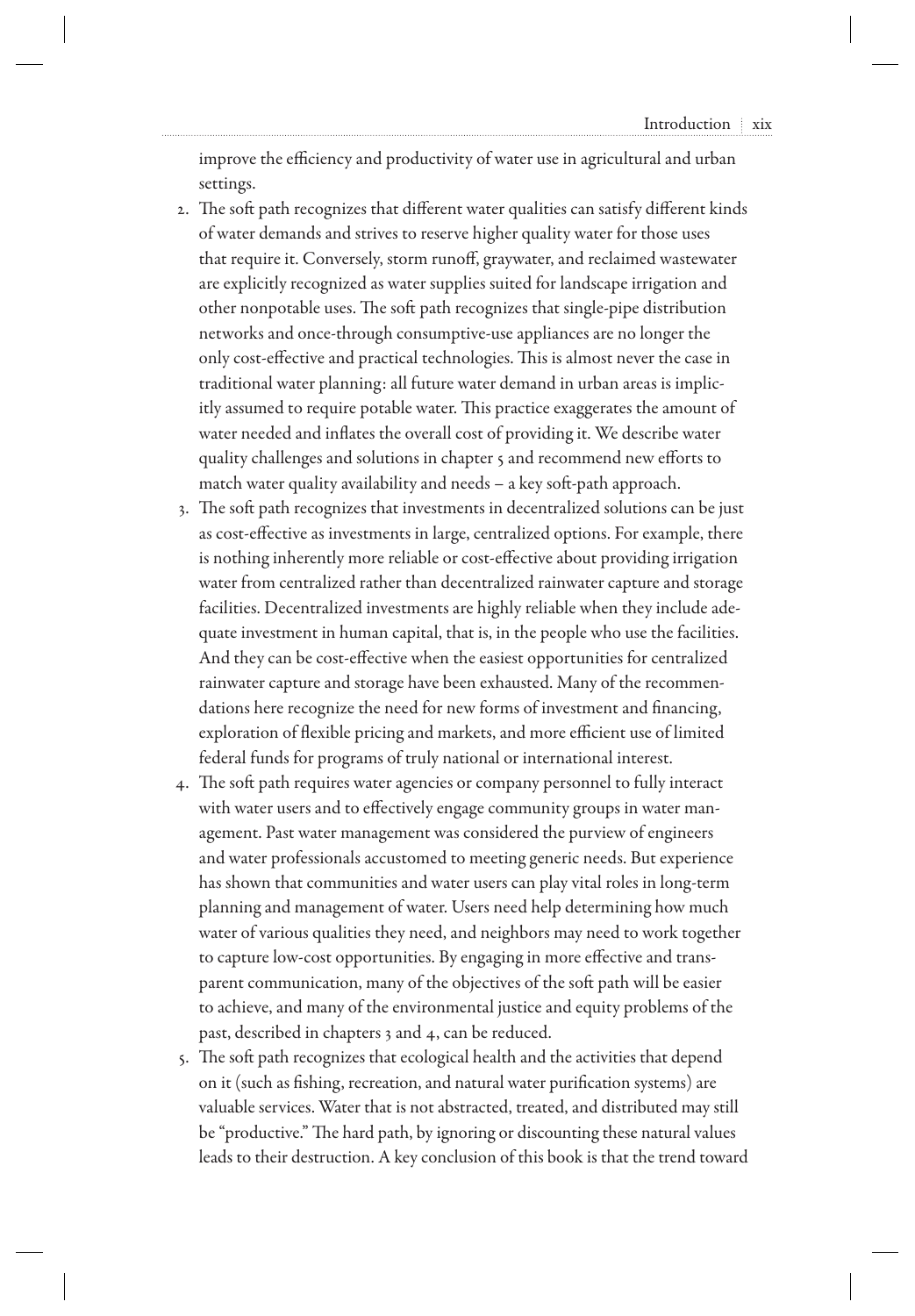### xx Introduction

better integration of environmental values in federal water policies should continue. This includes continuing to improve methods for protecting and valuing ecosystem services, incorporating them into federal decision making and water management, and improving management of water on federally protected lands.

6. The soft path recognizes the complexity of water economics and management, including the power of economies of scope, by integrating across competing interests. The hard path looks only at projects, revenues, and economies of scale, and works with limited institutions. An economy of scope exists when a combined decision-making process allows specific services or benefits to be delivered at a lower cost than would result from separate decision-making processes. For example, water agencies, flood-control districts, and land use managers can often reduce the total cost of services (such as flood protection) to their customers by understanding and integrating factors that none of them can account for alone. This book recommends thinking about water in an integrated, not isolated, way, streamlining the complex and sometimes overlapping federal agencies with water-related responsibilities, and taking a broader view of the scope of water decisions.

#### Conclusions

 In summary, the 21st century brings with it both persistent and new water challenges, including growing human populations and demands for water, unacceptable water quality in many areas, weak or inadequate water data collection and regulation, outdated laws and regulations, and growing threats to the timing and reliability of water supply from climate change. We have reached a fork in the road and we must now make a choice about how to address our water problems. Several countries have begun to reform their water policies to better address these challenges—it is time the US did as well. While the political and cultural contexts of these reforms have varied, international water reforms reflect a greater focus on "soft path" water solutions including new concepts of water supply, expanded efforts at improving water conservation and efficiency, smarter water pricing and economic strategies, and more participatory water management. The United States has not followed suit and continues to rely on a fragmented and outdated approach to water policy based on a patchwork of old laws, competing institutions, and aging infrastructure.

 We know where the traditional, hard path leads us: to an impoverished environment, undemocratic decision making, and growing social, political, and economic costs. The soft path offers an alternative: a way to satisfy human and ecological needs, reduce pressure on limited resources, promote transparent and democratic decision making, and more efficient and rational economic choices. New and effective solutions are available